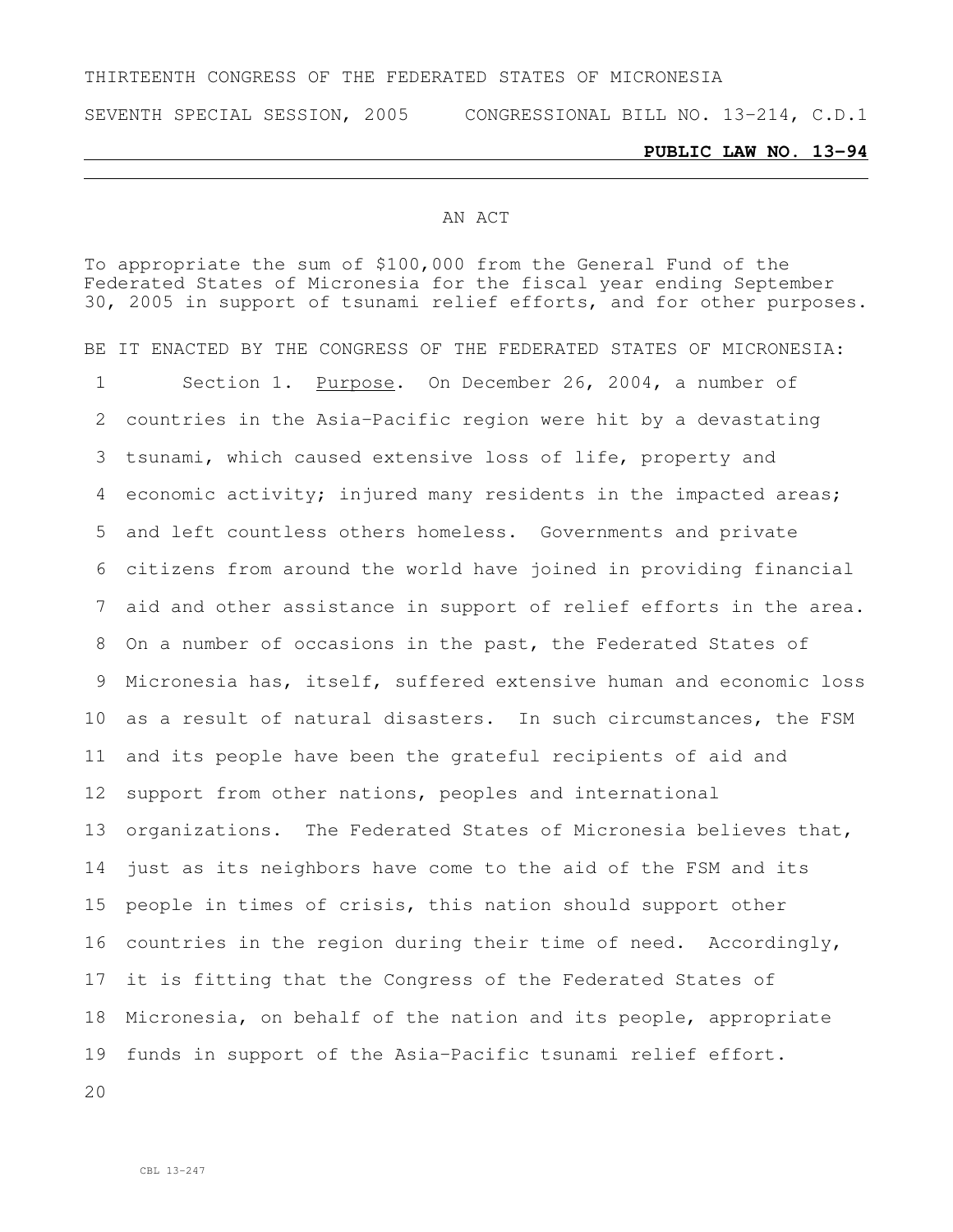# **PUBLIC LAW NO. 13-94**

| $\mathbf 1$ | Section 2. The sum of \$100,000 is hereby appropriated from      |
|-------------|------------------------------------------------------------------|
| 2           | the General Fund of the Federated States of Micronesia for the   |
| 3           | fiscal year ending September 30, 2005, for relief efforts in aid |
| 4           | of the victims of the tsunami of December 26, 2004. The funds    |
| 5           | appropriated under this section shall be contributed to the      |
| 6           | Micronesia Red Cross Society to be used exclusively for the      |
| 7           | purpose identified herein.                                       |
| 8           | Section 3. Allotment and management of funds and lapse date.     |
| 9           | (1) All funds appropriated by this act shall be allotted,        |
| 10          | managed, administered, and accounted for in accordance with      |
| 11          | applicable law, including but not limited to, the Financial      |
| 12          | Management Act of 1979. The allottee of the funds appropriated   |
| 13          | under this act shall be the President of the Federated States of |
| 14          | Micronesia.                                                      |
| 15          | (2) The allottee of the funds appropriated herein shall be       |
| 16          | responsible for ensuring that these funds, or so much thereof as |
| 17          | may be necessary, are used solely for the purpose specified      |
| 18          | herein, and shall report back to the Congress on the status of   |
| 19          | these funds no later than September 30, 2005. The authority of   |
| 20          | the allottee to obligate such funds shall lapse on September 30, |
| 21          | 2005.                                                            |
|             |                                                                  |

- 
- 
- 
-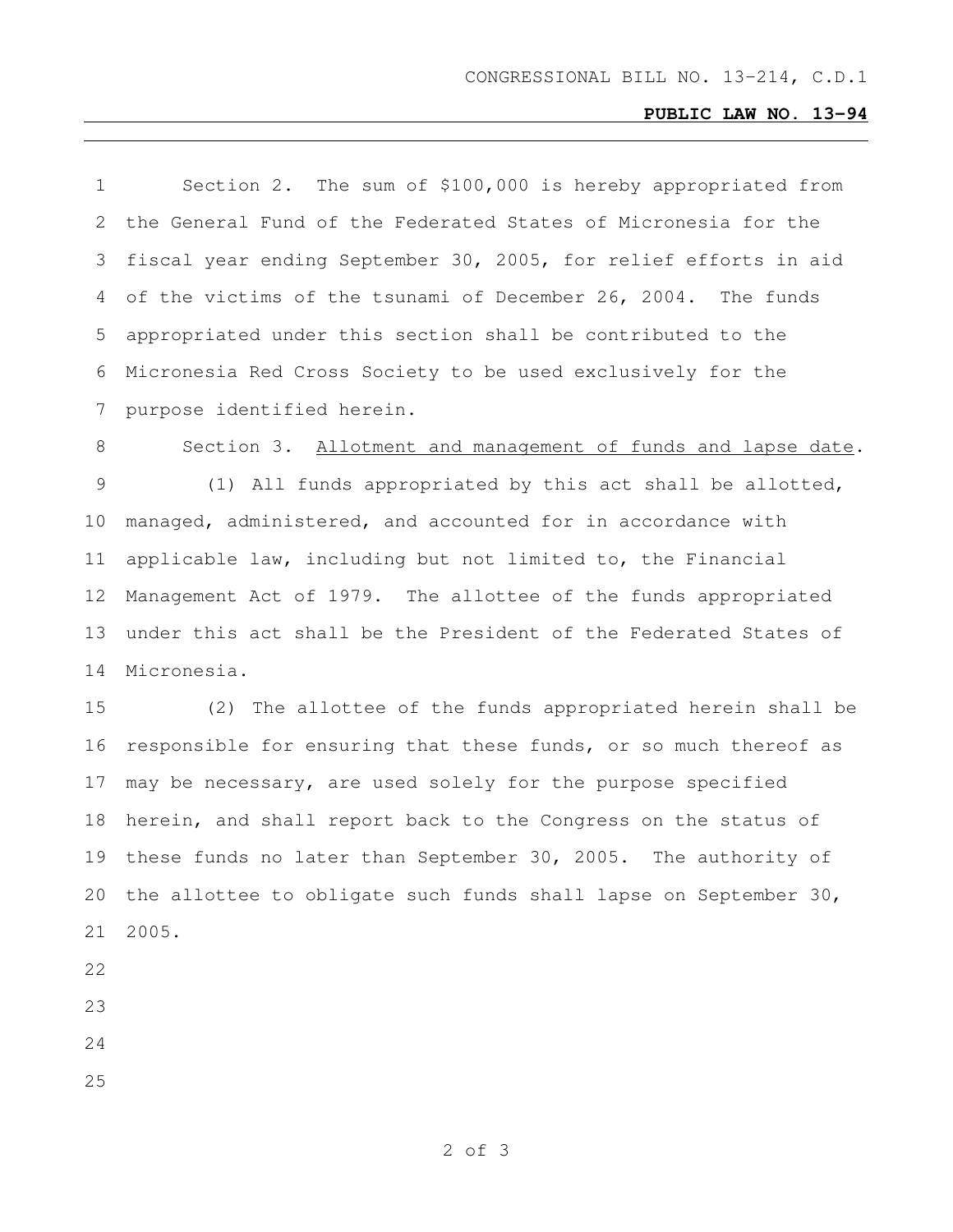# **PUBLIC LAW NO. 13-94**

| $\mathbf 1$     |                                                             |                                             |
|-----------------|-------------------------------------------------------------|---------------------------------------------|
| $\mathbf{2}$    |                                                             |                                             |
| 3               | Section 4. This act shall become law upon approval by the   |                                             |
| 4               | President of the Federated States of Micronesia or upon its |                                             |
| 5               | becoming law without such approval.                         |                                             |
| $\sqrt{6}$      |                                                             |                                             |
| $7\phantom{.0}$ |                                                             |                                             |
| 8               |                                                             |                                             |
| $\mathcal{G}$   |                                                             |                                             |
| 10              |                                                             | , 2005                                      |
| 11              |                                                             |                                             |
| 12              |                                                             |                                             |
| 13              | Law without signature                                       |                                             |
| 14              | May 6, 2005                                                 |                                             |
| 15              |                                                             | Joseph J. Urusemal                          |
| 16              |                                                             | President<br>Federated States of Micronesia |
| 17              |                                                             |                                             |
| 18              |                                                             |                                             |
| 19<br>20        |                                                             |                                             |
| 21              |                                                             |                                             |
| 22              |                                                             |                                             |
| 23              |                                                             |                                             |
| 24              |                                                             |                                             |
| 25              |                                                             |                                             |
|                 |                                                             |                                             |